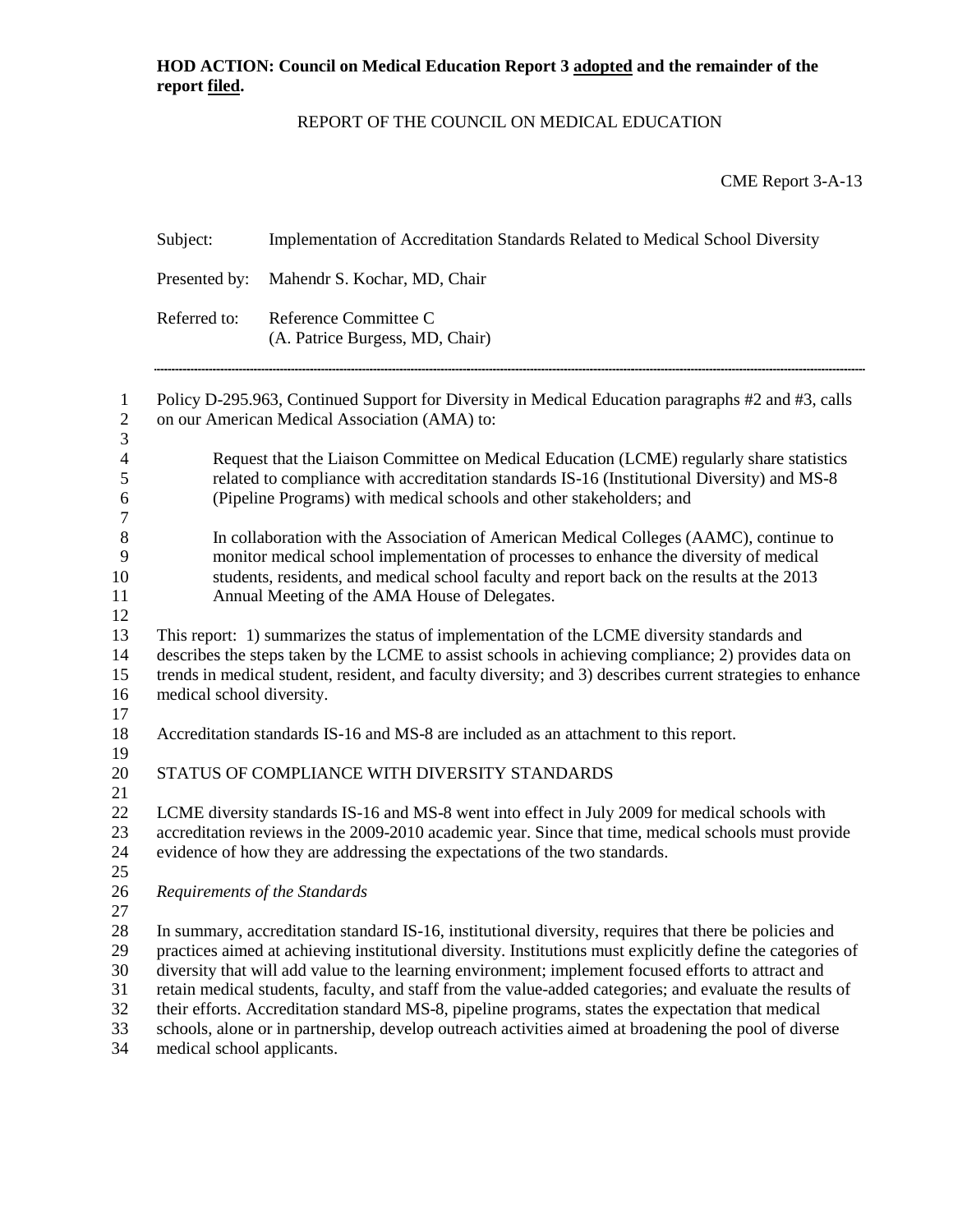*Current Level of Compliance with the Diversity Standards*

3 Of the 25 schools with full reviews by the LCME between October 2011 and June 2012, IS-16<br>4 (institutional diversity) was the most commonly-cited standard. There were 13 schools reviewed 4 (institutional diversity) was the most commonly-cited standard. There were 13 schools reviewed by<br>5 the LCME during that period that received a citation for IS-16. Of these, 10 schools were identified the LCME during that period that received a citation for IS-16. Of these, 10 schools were identified as 6 not being in compliance with the standard and three were in compliance but required follow-up to assure that compliance would be maintained and/or efforts made to date would be successful. assure that compliance would be maintained and/or efforts made to date would be successful.

 The LCME reviewed the reasons for the citations, which were one or more of the following: 1) the absence of specified diversity categories that the school believes add value to the learning

environment; 2) the lack of processes and practices focused on the recruitment and/or retention of

individuals (students and/or faculty) from the identified diversity categories; 3) the absence of a

13 process to collect data on diversity outcomes; and 4) the inability of the school to meet its own<br>14 diversity goals. diversity goals.

 Standard MS-8 (pipeline programs) was not cited as a separate area of noncompliance between October 2011 and June 2012, in that all medical schools could document the presence of one or more programs. Collectively, there are a variety of types of pipeline programs. For example, programs differ in the age group that is targeted. For example, some programs reach back to primary or middle school, 20 while others are directed at high school or college students. Programs also differ in the content that is<br>21 included. Programs for younger students may attempt to create an interest in the sciences or in health included. Programs for younger students may attempt to create an interest in the sciences or in health careers, while programs for college students and postbaccalaureate programs aim to provide the skills necessary to be a competitive applicant.

*LCME Actions to Support Compliance*

 The LCME has engaged in a variety of actions to inform schools of the expectations of the diversity standards and to share the data (cited above) on the reasons for noncompliance. These include presentations at national meetings, development of written documentation to describe the expectations of the standards, consultations with individual schools, and open question and answer sessions involving administrators and faculty from groups of schools. The LCME plans to continue to collect data on the extent of and reasons for noncompliance and will make this information widely available.

- 
- 

 MEDICAL STUDENT, RESIDENT, AND FACULTY DIVERSITY 

 Data for this section are derived from publications of the Association of American Medical Colleges (AAMC) and the AMA.

*Medical Students*

Data will provide comparisons between the 2003 and 2011 entering classes. In 2002, the AAMC

 changed the way data on race and ethnicity were collected, allowing multiple responses from a given individual (for example, an individual could select a Hispanic ethnicity alone or in combination with

any race). This new way of categorizing data does not allow comparisons with earlier years.

 The percentage of women among medical school applicants and matriculants reached an all-time high for the entering class in 2003 (50.8% of applicants and 49.6% of matriculants) and has decreased slightly since that time. For the 2011 entering class, 47.3% of applicants and 47.0% of matriculants 49 were women.<sup>1</sup> These percentages must be considered in the context of the national increase in medical school enrollment. The number of medical students in the 2003 entering class was 17,118 and in the entering class was  $19.719<sup>2</sup>$ . The absolute number of women applying to medical school (34,792) in 2003 and 43,919 in 2011) and the number of matriculants (8,212 in 2003 and 9,037 in 2011) have

53 increased.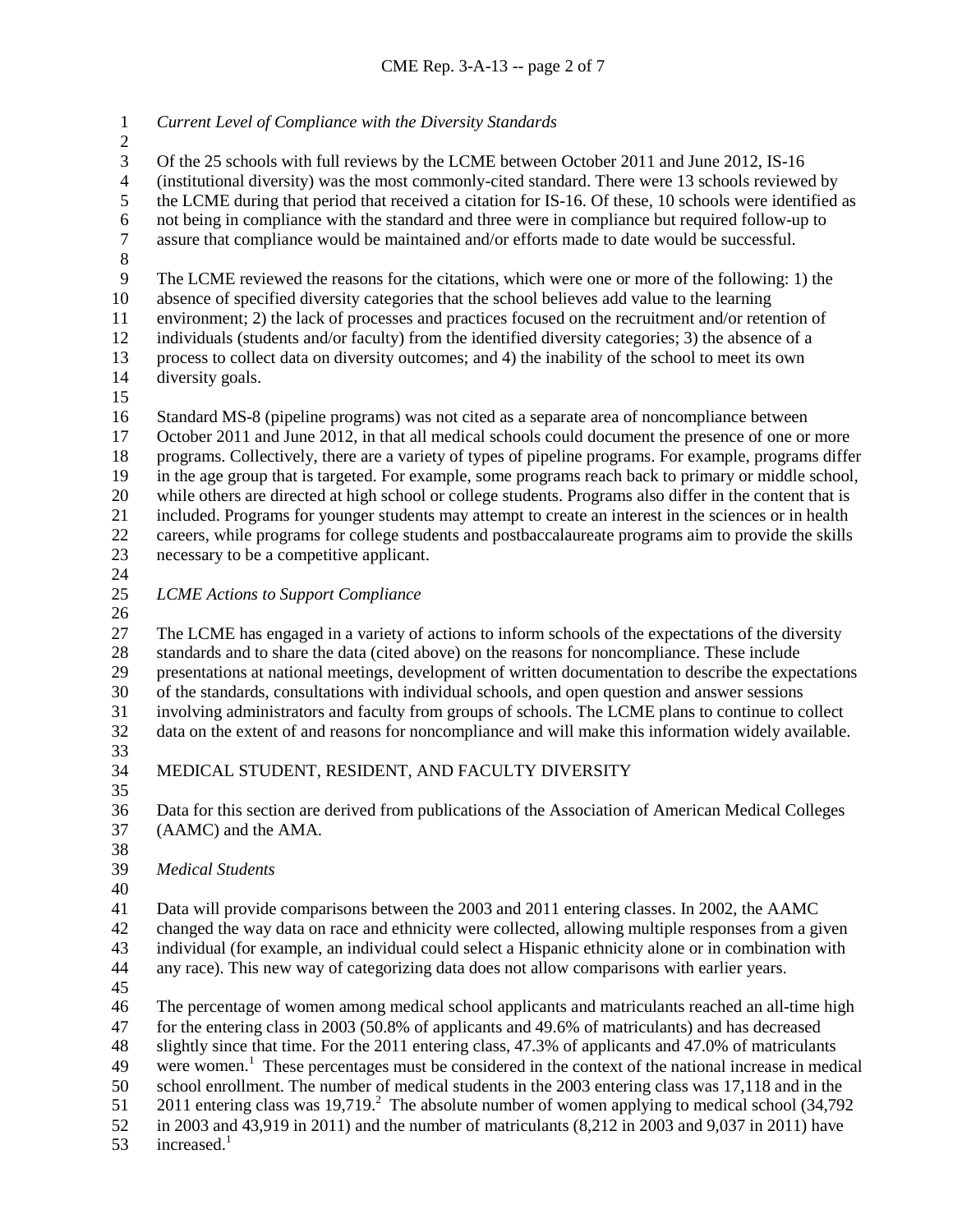- 1 The following table compares the number and percentage of applicants and of first-year students by
- 2 race and Hispanic ethnicity for the 2003 and 2011 entering classes. Note that the data for the entering
- 3 class includes students repeating the year.

| US Medical School Applicants and First-year Students by Race and Ethnicity, 2003 and 2011 <sup>1</sup> |                   |                        |                    |                  |  |  |  |
|--------------------------------------------------------------------------------------------------------|-------------------|------------------------|--------------------|------------------|--|--|--|
| Race, Alone or in Combination, Non-Hispanic                                                            |                   |                        |                    |                  |  |  |  |
| Number (% of Total)                                                                                    |                   |                        |                    |                  |  |  |  |
|                                                                                                        | 2003              |                        | 2011               |                  |  |  |  |
|                                                                                                        | Applicants        | First-Year             | Applicants         | First-Year       |  |  |  |
| Black/African-                                                                                         | $2,963(8.5\%)$    | $1,277$ ( $7.5\%$ )    | $3,407$ (7.8%)     | $1,384(6.9\%)$   |  |  |  |
| American                                                                                               |                   |                        |                    |                  |  |  |  |
| American                                                                                               |                   |                        |                    |                  |  |  |  |
| Indian/Alaskan                                                                                         | 342 (1%)          | $160(0.9\%)$           | 308 ( 0.7%)        | $129(0.6\%)$     |  |  |  |
| Native                                                                                                 |                   |                        |                    |                  |  |  |  |
| Asian/Pacific                                                                                          | $6,834(19.6\%)$   | $3,515(20.6\%)$        | 9,818 (22.4%)      | 4,442 (22.3%)    |  |  |  |
| Islander                                                                                               |                   |                        |                    |                  |  |  |  |
| Native                                                                                                 | 98 ( 0.3%)        | 37 ( 0.2%)             | 139 ( 0.3%)        | $52(0.2\%)$      |  |  |  |
| Hawaiian/Other                                                                                         |                   |                        |                    |                  |  |  |  |
| Pacific Islanders                                                                                      |                   |                        |                    |                  |  |  |  |
| (OPI)                                                                                                  |                   |                        |                    |                  |  |  |  |
| Hispanic, of any Race                                                                                  |                   |                        |                    |                  |  |  |  |
| Number (% of Total)                                                                                    |                   |                        |                    |                  |  |  |  |
|                                                                                                        |                   |                        |                    |                  |  |  |  |
| <b>US Hispanic</b>                                                                                     | $7.2%$ )<br>2,491 | $6.8\%$ )<br>$1,157$ ( | 3.459<br>$7.9\%$ ) | 1.707<br>$8.6\%$ |  |  |  |

4 *Residents*

5

6 As with medical students, the number of residents increased between 2003 and 2011. There were<br>
99,694 residents on duty in Accreditation Council for Graduate Medical Education-accredited

99,694 residents on duty in Accreditation Council for Graduate Medical Education-accredited<br>8 programs in 2003 and 113,427 residents on duty in 2011. In 2003, 41% of residents in ACGMI

8 programs in 2003 and 113,427 residents on duty in 2011. In 2003, 41% of residents in ACGME-<br>9 accredited programs were women.<sup>3</sup> In 2011, the percent of women was 46.3%.<sup>4</sup>

9 accredited programs were women.<sup>3</sup> In 2011, the percent of women was 46.3%.<sup>4</sup>

10

11 The following table compares the number of and percentage of resident physicians by race and

12 Hispanic ethnicity for the 2003 and 2011 years.

| US Resident Physicians in ACGME-Accredited Programs by Race |                                             |                  |  |  |  |  |  |
|-------------------------------------------------------------|---------------------------------------------|------------------|--|--|--|--|--|
| and Ethnicity, 2003 and $2011^{3,4}$                        |                                             |                  |  |  |  |  |  |
|                                                             |                                             |                  |  |  |  |  |  |
|                                                             | 2003                                        | 2011             |  |  |  |  |  |
|                                                             | Race, Alone or in Combination, Non-Hispanic |                  |  |  |  |  |  |
|                                                             | Number (% of Total)                         |                  |  |  |  |  |  |
|                                                             |                                             |                  |  |  |  |  |  |
| Black/African-American                                      | 5,359 ( 5.4%)                               | $6,901(6.1\%)$   |  |  |  |  |  |
| American Indian/Alaskan                                     |                                             |                  |  |  |  |  |  |
| <b>Native</b>                                               | $225(0.2\%)$                                | 413 ( 0.4%)      |  |  |  |  |  |
| Asian/Pacific Islander                                      |                                             |                  |  |  |  |  |  |
|                                                             | 25,623 (26.5%)                              | 31,975 (28.2%)   |  |  |  |  |  |
|                                                             | Hispanic of any Race                        |                  |  |  |  |  |  |
|                                                             | Number (% of Total)                         |                  |  |  |  |  |  |
|                                                             |                                             |                  |  |  |  |  |  |
| <b>Hispanic</b>                                             | 6.578<br>$6.6\%$                            | 9.013 (<br>7.9%) |  |  |  |  |  |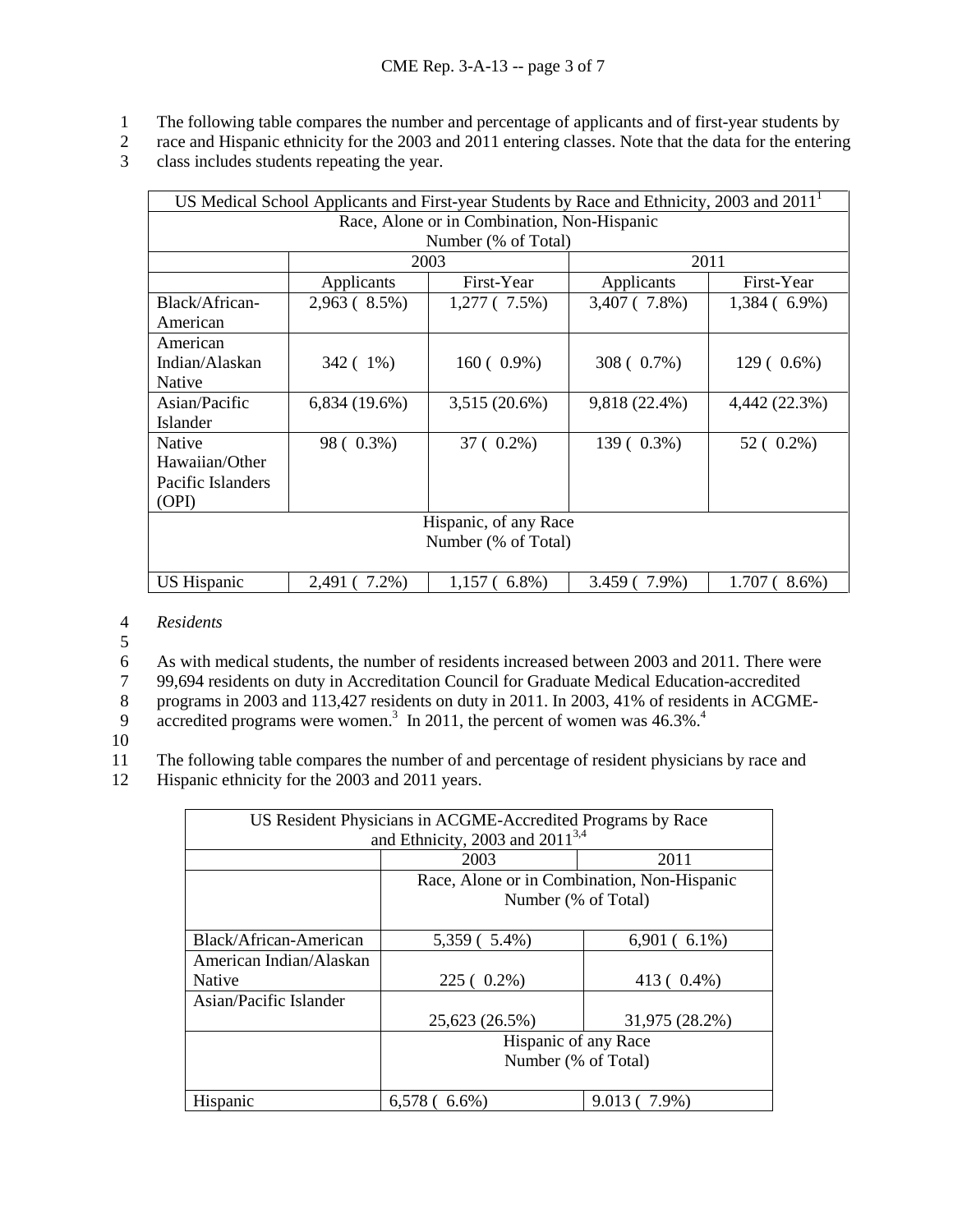*Medical School Faculty*

 In 2011, there were 136,373 full-time faculty members in US medical schools. Of these, 49,017 4 (35.9%) were women. Women were more highly represented in lower academic ranks. In the basic<br>5 science departments, 22.0% of the faculty at the professor level were women and in the clinical science departments, 22.0% of the faculty at the professor level were women and in the clinical 6 departments, 18.9% were women. In contrast, 40.0% of faculty at the assistant professor level in the basic science departments and 42.4% of the faculty in the clinical departments were women.<sup>5</sup> basic science departments and  $42.4\%$  of the faculty in the clinical departments were women.<sup>5</sup> Also in 2011, 12.5% of medical school faculty of all ranks were Asian, 2.9% were Black/African American, 0.1% were Native American/Alaskan Native, and 0.1% were Native Hawaiian/OPI and 4% were Hispanic. Faculty data on race and ethnicity have gaps, in that 17.1% of faculty are of unknown race. The racial and ethnic composition of the faculty has been relatively constant over the past five  $years.<sup>1</sup>$  ACTIONS TO ENHANCE DIVERSITY AT THE BEGINNING OF THE PIPELINE This section will focus on processes that are being used to build a diverse pipeline into the medical profession, starting with medical school admissions. *Creating a Pipeline to Medical School* As specified in LCME accreditation standard MS-8, medical schools are expected to participate in outreach programs to enhance the pool of medical school applicants and to monitor the success of their efforts. The LCME requires that medical schools monitor the outcomes of pipeline programs, including the success of students in gaining entry to medical school. Success is defined as contributing to the national pool of medical students from diverse backgrounds, not just increasing the applicants to the specific medical school responsible for the program. Programs may be supported through *institutional* funds or through national funding programs. For example, the Summer Medical and Dental Education Program (SMDEP), funded by the Robert Wood Johnson Foundation and managed through the AAMC and the American Dental Education Association, provides college students with academic enrichment in the basic sciences and mathematics, clinical experiences, learning and study skills, and career development activities. Outcome data indicate that the program has a good record of preparing its graduates for entry into the 35 health field.<sup>6</sup> *Categories of Diversity and Race Neutral Admissions* As a result of various court opinions and state legislation, the ability to use criteria such as race, gender, color, or ethnicity as explicit factors in admission has been limited in certain regions. Replacement variables have included socioeconomic factors (e.g., socioeconomic disadvantage, educational disadvantage), adversity indices (e.g., distance traveled), or institutional mission-based 43 practices.<sup>7</sup> *Holistic Review Admissions Process* Holistic review has been defined as a flexible, individualized process in which consideration is given to multiple ways that applicants can demonstrate suitability as medical students and future physicians. In this context, applicants for admission are evaluated through institution-specific criteria that are 50 mission-driven.<sup>8</sup> Diversity, as defined by the institution, is one element that can be taken into account in the admissions process. Diversity, as noted above, may be defined in a variety of ways.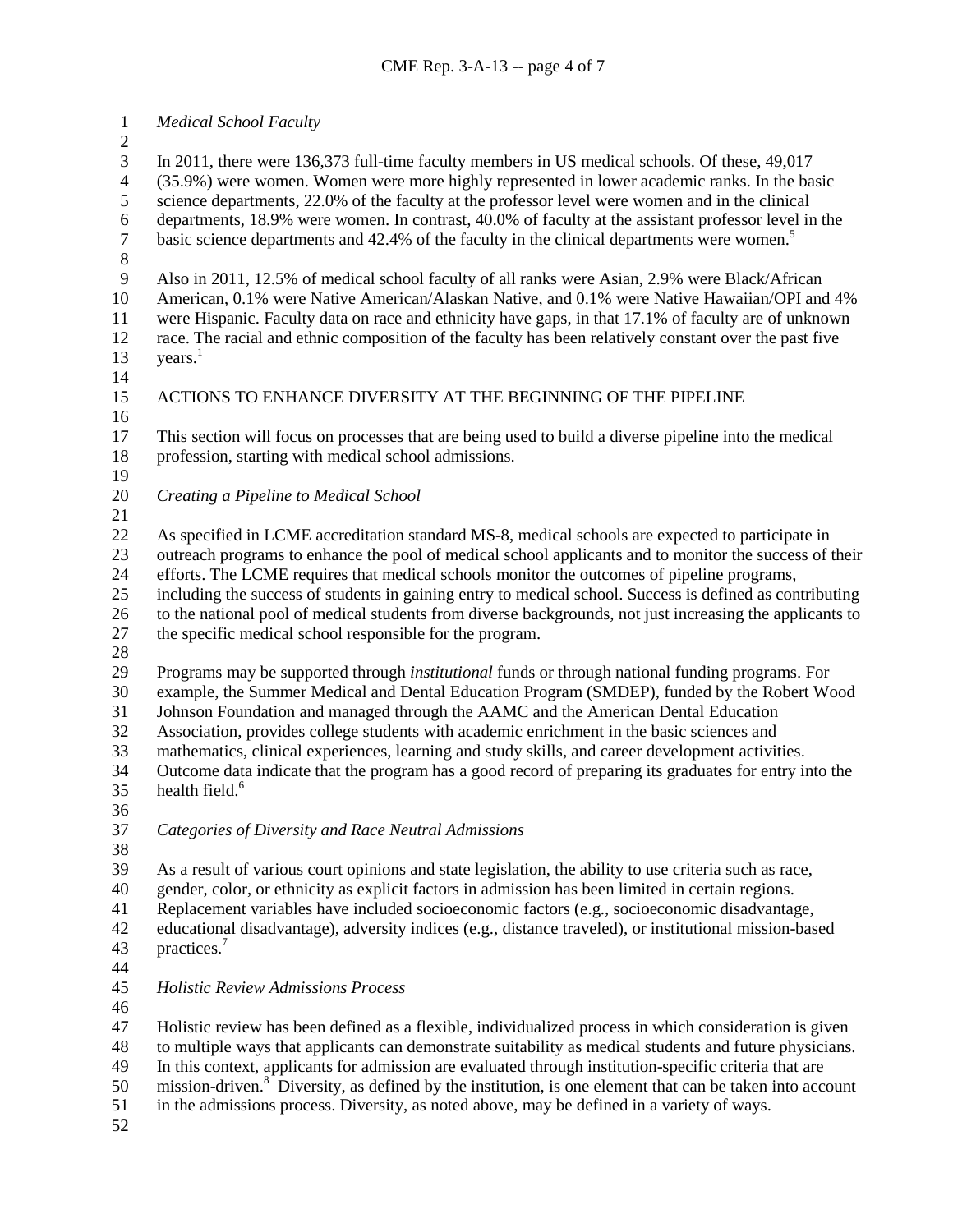# AMA POLICY

3 The policy of our AMA strongly supports the concept that a racially and ethnically diverse educational<br>4 experience results in a better educational process H-200.952. In that context, the AMA will continue to 4 experience results in a better educational process H-200.952. In that context, the AMA will continue to advocate for programs that promote diversity in the medical workforce, such as pipeline programs, advocate for programs that promote diversity in the medical workforce, such as pipeline programs, financial aid programs for students from groups underrepresented in medicine, and diversity affairs 7 offices in medical schools D-200.982; D-200.985. In addition, our AMA recognizes the importance of a diverse faculty in the recruitment and retention of a diverse student body H-350.968. Policy suggests a diverse faculty in the recruitment and retention of a diverse student body H-350.968. Policy suggests financial support programs to recruit and retain a diverse faculty D-200.985.

# CONCLUSIONS AND RECOMMENDATIONS

13 The standards of the LCME focus on creating a diverse medical school environment. The desired<br>14 outcomes of this attention to diversity are twofold: 1) to enhance the educational experience for a outcomes of this attention to diversity are twofold: 1) to enhance the educational experience for all students; and 2) to support the development of a workforce that will lead to a mitigation of health

16 disparities.<sup>9</sup> Standards IS-16 and MS-8 are relatively recent and outcomes are, to date, unavailable.

 Therefore, the Council on Medical Education recommends that the following statements be adopted and the remainder of this report be filed:

- 
- 

20 1. That American Medical Association Policy D-295.963 (#2) be reaffirmed. (Reaffirm HOD Policy)

2. That AMA Policy D-295.963 (#3) be rescinded. (Rescind HOD Policy)

Fiscal Note:Less than \$500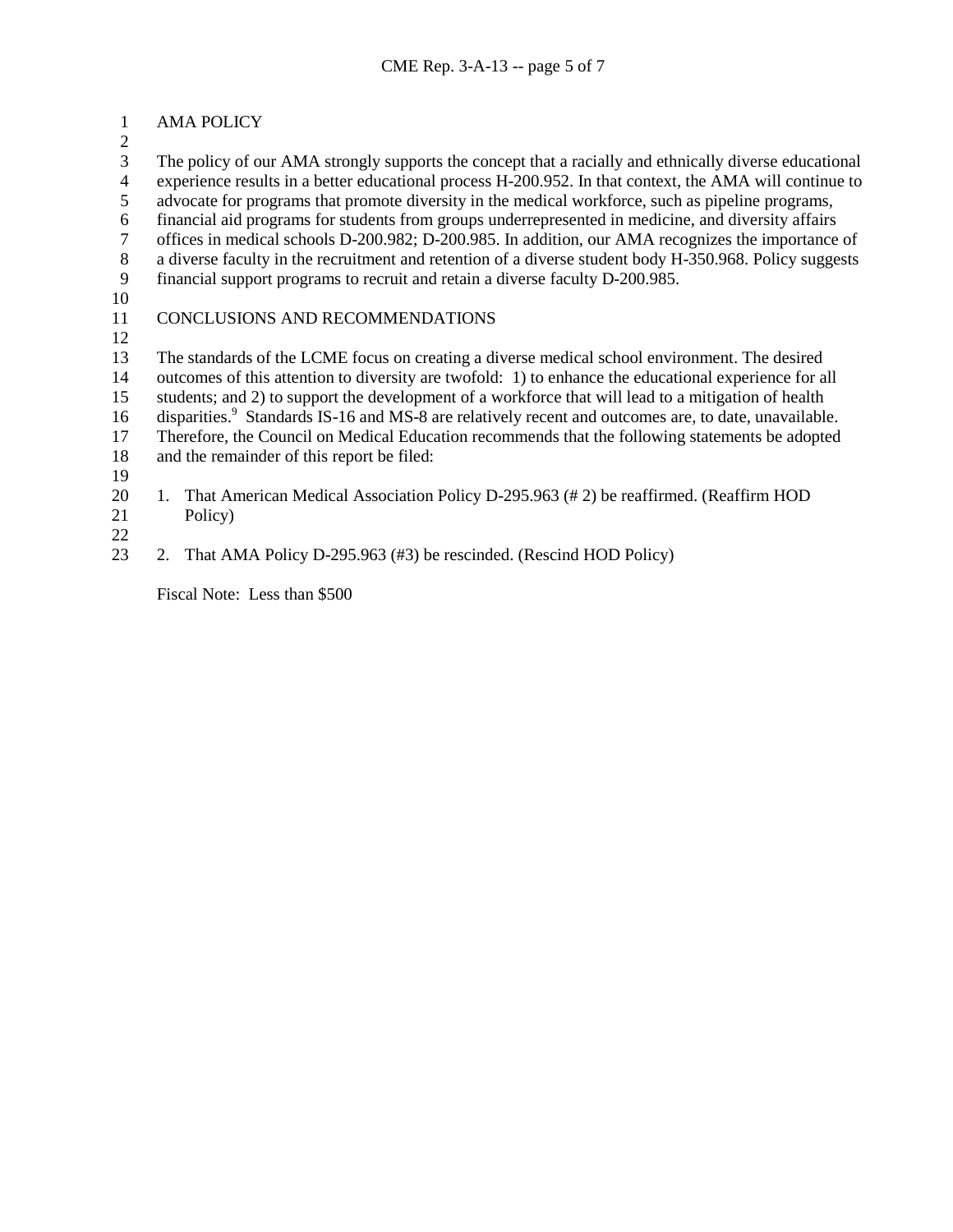### ATTACHMENT

#### ACCREDITATION STANDARDS IS-16 AND MS-8 (From: *Functions and Structure of a Medical School*, May 2012 edition)

IS-16. An institution that offers a medical education program must have policies and practices to achieve appropriate diversity among its students, faculty, staff, and other members of its academic community, and must engage in ongoing, systematic, and focused efforts to attract and retain students, faculty, staff, and others from demographically diverse backgrounds.

Explanatory Annotation:

*The LCME and the CACMS believe that aspiring future physicians will be best prepared for medical practice in a diverse society if they learn in an environment characterized by, and supportive of, diversity and inclusion. Such an environment will facilitate physician training in:*

- *Basic principles of culturally competent health care.*
- *Recognition of health care disparities and the development of solutions to such burdens.*
- *The importance of meeting the health care needs of medically underserved populations.*
- *The development of core professional attributes (e.g., altruism, social accountability) needed to provide effective care in a multidimensionally diverse society.*

*The institution should articulate its expectations regarding diversity across its academic community in the context of local and national responsibilities, and regularly assess how well such expectations are being achieved. The institution should consider in its planning elements of diversity including, but not limited to, gender, racial, cultural, and economic factors. The institution should establish focused, significant, and sustained programs to recruit and retain suitably diverse students, faculty members, staff, and others.*

MS-8. A medical education program must develop programs or partnerships aimed at broadening diversity among qualified applicants for medical school admission.

#### Explanatory Annotation:

*Because graduates of U.S. and Canadian medical schools may practice anywhere in their respective countries, it is expected that an institution that offers a medical education program will recognize its collective responsibility for contributing to the diversity of the profession as a whole. To that end, a medical education program should work within its own institutions and/or collaborate with other institutions to make admission to medical education programs more accessible to potential applicants of diverse backgrounds.*  Institutions can accomplish that aim through a variety of approaches, including, but not *limited to, the development and institutionalization of pipeline programs, collaborations with institutions and organizations that serve students from disadvantaged backgrounds, community service activities that heighten awareness of and interest in the profession, and academic enrichment programs for applicants who may not have taken traditional premedical coursework.*